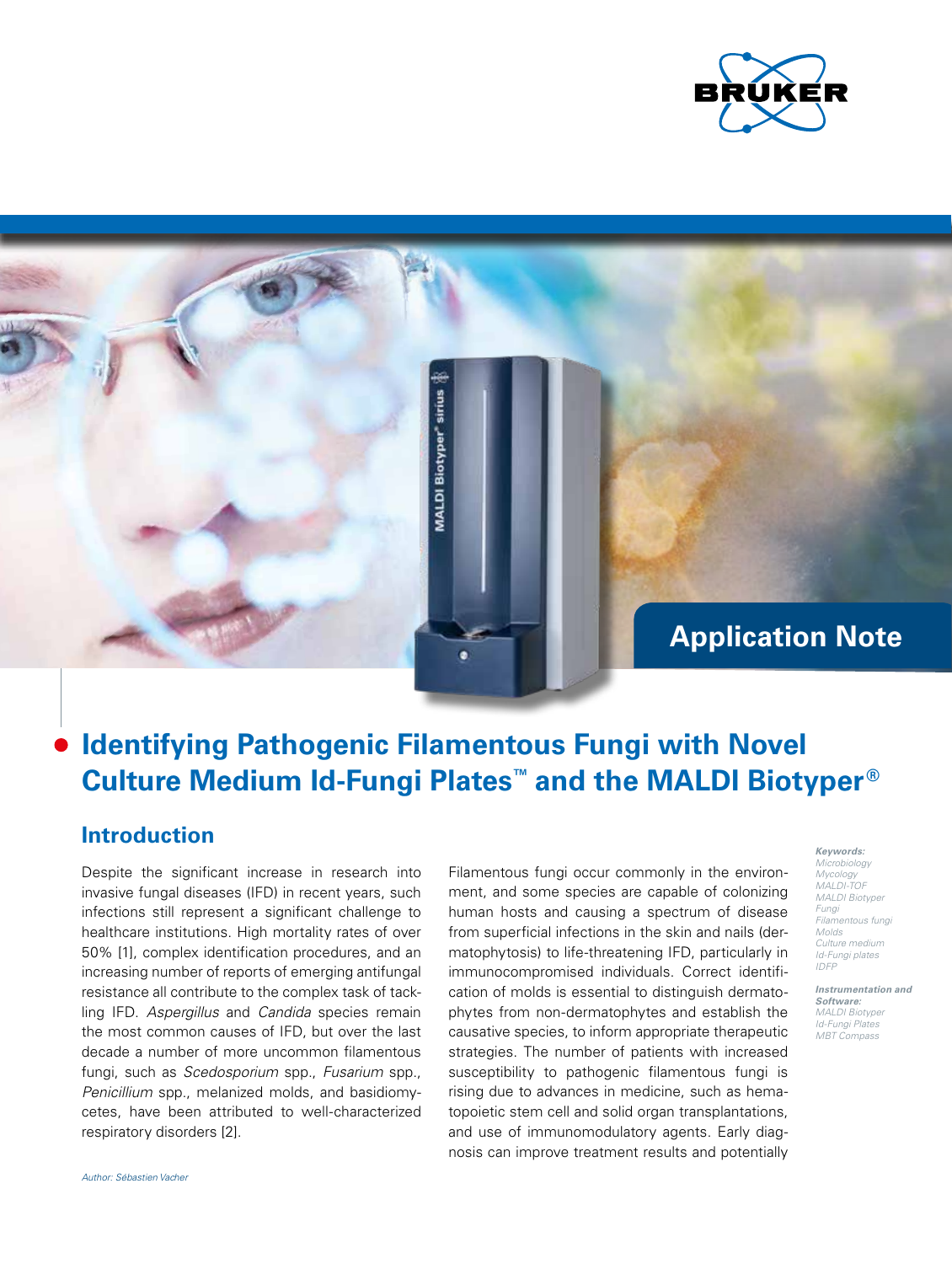reduce IFD-associated healthcare costs, so rapid, accurate and reliable identification methods are vital for positive patient and financial outcomes.

### **Mold identification with MALDI-TOF MS**

Traditional methods of identifying IFD causative pathogens, such as microscopy and histology, rely on visualizing morphological characteristics, which requires specialized knowledge and expertise. Additionally, these methods cannot identify fungi at the species level and are often invasive. DNA sequencing, including polymerase chain reaction (PCR), is considered the gold standard for mold identification, but this method is labor- and resource-intensive. For over a decade, matrix-assisted laser desorption/ ionization time-of-flight mass spectrometry (MALDI-TOF MS) has been widely used in clinical microbiology research laboratories to identify bacteria and yeast, but the identification of filamentous fungi with this method has remained a challenge. Molds can grow inside the solid media and are difficult to harvest, making the workflow time-consuming and laborious and identification scores can be low due to contamination of spectra with agar. Additionally, less convenient extraction methods are frequently needed to obtain a clean and significant spectrum, further limiting the routine use of MALDI-TOF MS in mycology or microbiology laboratories.

To facilitate the growth and sampling of filamentous fungi for MALDI-TOF MS identification, a new solid medium has been developed that includes a transparent membrane deposited on the agar surface, allowing the growth of molds but impassable by fungi hyphae, enabling a clean harvest. In addition to the unique membrane, the Id-Fungi Plates™ (IDFP) use a specific culture medium with an optimized composition of antibiotics, low pH agar, peptones, and a high amount of dextrose, that promotes the growth of fungi and limits bacterial growth. The benefits of IDFP for microbiologists are two-fold:

• **Reduced incubation time** – for non-dermatophytes, IDFP require incubation of 1–2 days, compared with the industry standard media requirement of approx. 5 days. For dermatophytes, incubation time is reduced from 10–13 days to 5–7 days using IDFP.

• **Easier mold harvesting** – reduces turnaround time, simpler protocol for non-experts, and facilitates a clean harvest for improved MALDI-TOF MS identification.

### **Evaluation of Id-Fungi Plates with MALDI-TOF MS**

The time savings associated with reduced incubation time and improved mold harvesting with IDFP not only increase turnaround time for identification, but result in significant cost savings. An economical study found that despite the higher initial cost, the more efficient workflow from sampling to MALDI-TOF MS identification resulted in a 39% reduction in the cost of filamentous fungi identification when using IDFP, compared with conventional media such as Sabouraud. Another advantage of shorter incubation time is the ability to harvest fungi mycelium. Most filamentous fungi libraries for MALDI-TOF MS identification are based on mycelium, so if the fungi are incubated for a long time period and develop spores, identification can become challenging.

Other studies have evaluated the performance of IDFP compared with other culture media, and reported a higher proportion of acceptable identifications and MALDI-TOF MS identification score values after culture on IDFP than with Sabouraud [3], as well as faster growth of isolates for dermatophyte and non-dermatophyte filamentous fungi and enhanced performance of fungal identification [4].

The aim of the current study was to evaluate the efficiency of IDFP for integration into existing MALDI-TOF MS workflows across eight independent laboratories, and evaluate the performance of IDFP in facilitating the growth and identification of filamentous fungi.

### **Materials and methods**

Studies were performed between 2018 and 2019 at the following laboratories: Hôpital FOCH Laboratoire de Biologie Médicale, France; CHU Grenoble Alpes Institut de Biologie et de Pathologie, France; Mycology Reference Laboratory, Public Health England, Bristol, UK; Department of Laboratory Medicine, General Hospital Maria Middelares, Belgium; R&D Reference Library Laboratory, Bruker Daltonik GmbH, Bremen, Germany; Hôpital Bichat Laboratoire de parasitologie-mycologie, France; Centre Hospitalier Bethune Laboratoire de microbiologie, France; and Hôpital Universitaire de Genève, Switzerland.

#### **Origin of isolates**

Laboratories either used clinical samples, 'collection' samples (originating from reference laboratories/libraries, or both). For clinical samples, the identity was confirmed by microscopic identification and/or molecular biology (internal transcribed spacer (ITS) identification).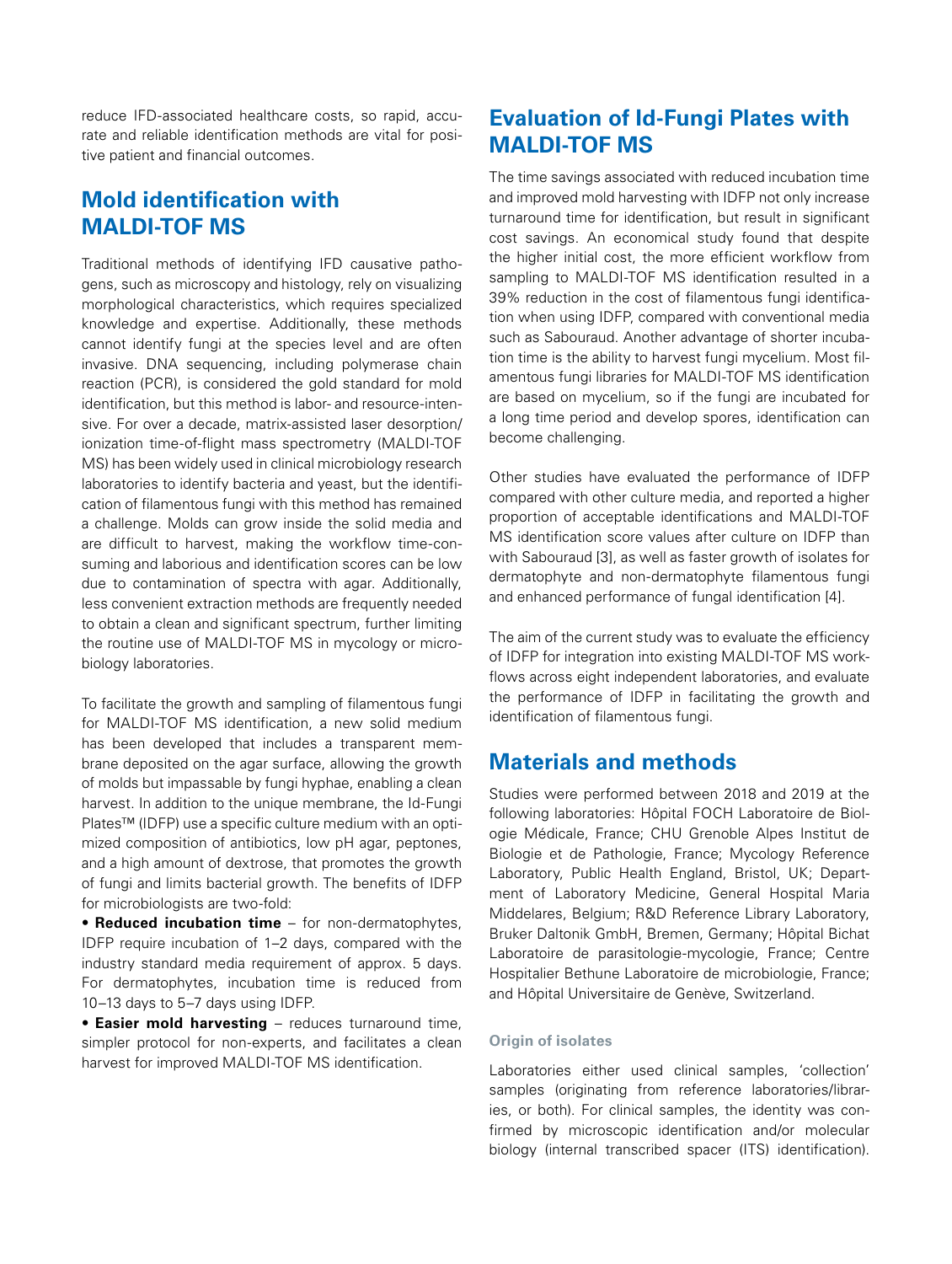A total of 31 genera and 76 species (groups) were analyzed. Main genera represented:

- 10 *Aspergillus* species/groups (n= 92)
- 8 P*enicillium* species/groups (n=18)
- 5 *Fusarium* species/groups (n=15)
- 4 *Mucor/Rhizopus* species/groups (n=11)
- 2 *Scopulariopsis* species/groups (n=11)
- 5 Genera of dermatophytes (Anamorph/Teleomorph) among which are
	- 8 *Trichophyton* species/groups (n=80)
	- 3 *Nannizzia* species/groups (n=16)
	- 6 M*icrosporum* species/groups (n=21)
	- 2 *Arthroderma* species/groups (n=5)
	- 1 *Epidermophyton* species/group (n=1)

#### **Methodology variations**

Studies at the eight sites (see table 1) were carried out independently, so some variations in methodology were as follows:

• Time and temperature of incubation.

• Analysis method (MALDI-TOF MS): some methods compared direct transfer (DT) with the longer extraction procedure (EX). The results of this study are compared using only DT as a common denominator.

• MALDI-TOF MS library used: some studies compared different fungi libraries. The results of this study are compared using only the Bruker MBT Filamentous Fungi Library 2.0 as a common denominator.

• Culture medium comparisons: six laboratories compared IDFP with Sabouraud, and two compared IDFP with CAN2 and potato dextrose agar (PDA). This study grouped non-IDFP culture media together to compare with IDFP.

• Two laboratories only tested IDFP abilities to promote growth and identification of molds, rather than evaluating efficiency of IDFP for MALDI-TOF MS identification against other culture media.

#### **Culture media**

IDFP (CONIDIA, Quincieux, France) performance was compared with either Sabouraud Agar with chloramphenicol (SAB) (Becton Dickinson GmbH, Heidelberg, Germany), Sabouraud dextrose agar plates with gentamicin and chloramphenicol (SGC2) (bioMérieux, Marcy-l'Étoile, France), ChromID™ Candida Agar (CAN2) (bioMérieux, Marcy-l'Etoile, France), or PDA (Fisher Scientific; Beckton Dickinson). Protocols were carried out according to contributing laboratories' workflows, but the recommended IDFP method is described here [5].

#### **MALDI-TOF MS analysis**

All MALDI-TOF MS analyses were performed using a MALDI Biotyper RUO/GP system (based on the microflex™ LT) (Bruker Daltonics GmbH, Bremen, Germany). An identification score between 0.0 and 3.0 was obtained, depending on the degree of similarity to a given reference spectrum in the MBT Filamentous Fungi Library. Scores were categorized as follows: score ≥ 2.0, high confidence identification at the species level; score between 1.7 and 2.0, low confidence identification at the species level; and score < 1.7, no identification. Misidentifications were also recorded.

|   | Laboratory                                                              | <b>Date</b>        | <b>Comparison</b>                                    | <b>Origin of isolates</b> |              |            | <b>Culture conditions</b> |                    |
|---|-------------------------------------------------------------------------|--------------------|------------------------------------------------------|---------------------------|--------------|------------|---------------------------|--------------------|
|   |                                                                         |                    |                                                      | n.                        | Clinical     | Collection | Time (h)                  | Temp $(^{\circ}C)$ |
|   | <b>Hôpital FOCH</b><br>Laboratoire de Biologie Médicale                 | June<br>2019       | <b>IDEP</b> vs Sabouraud                             | 66                        | $\Omega$     | 66         | $24 - 48$                 | $30-37$            |
| 2 | <b>CHU Grenoble Alpes</b><br>Institut de Biologie et de Pathologie      | April-May<br>2018  | <b>IDEP</b> vs Sabouraud<br>vs CAN <sub>2</sub>      | 51                        | 3            | 48         | 24-96                     | $30 - 37$          |
| 3 | Mycology Reference Laboratory,<br><b>Public Health England</b>          | Dec.<br>2018       | <b>IDEP</b> vs Sabouraud                             | 22                        | $\mathbf{0}$ | 22         | $36 - 60$                 | $30 - 37$          |
| 4 | Department of Laboratory Medicine,<br>General Hospital Maria Middelares | <b>Dec</b><br>2019 | <b>IDEP</b> vs Sabouraud                             | 76                        | 25           | 51         | 24-168                    | 25                 |
| 5 | R&D Reference Library Laboratory,<br><b>Bruker Daltonik</b>             | April-June<br>2018 | <b>IDEP</b> vs Sabouraud<br>agar vs Sabouraud liquid | 68                        | $\Omega$     | 68         | 72                        | $30-37$            |
| 6 | <b>Hôpital Bichat</b><br>Laboratoire de parasitologie-mycologie         | June<br>2018       | <b>IDFP</b>                                          | 11                        | $\mathbf 0$  | 11         | 24-96                     | $30 - 37$          |
|   | Centre Hospitalier Bethune<br>Laboratoire de microbiologie              | <b>Nov</b><br>2018 | <b>IDEP</b> vs Sabouraud                             | $\overline{7}$            | -1           | 6          | $24 - 72$                 | $20 - 30$          |
| 8 | Hôpital Universitaire de Genève<br>Switzerland                          | 2018               | <b>IDFP vs PDA</b>                                   | 22                        | $\mathbf 0$  | 22         | $24 - 72$                 | 30                 |

*Table 1: Main characteristics of eight studies comparing Id-Fungi Plates (CONIDIA) with other culture media, for filamentous fungi identification using MALDI-TOF MS (MALDI Biotyper, Bruker Daltonik).*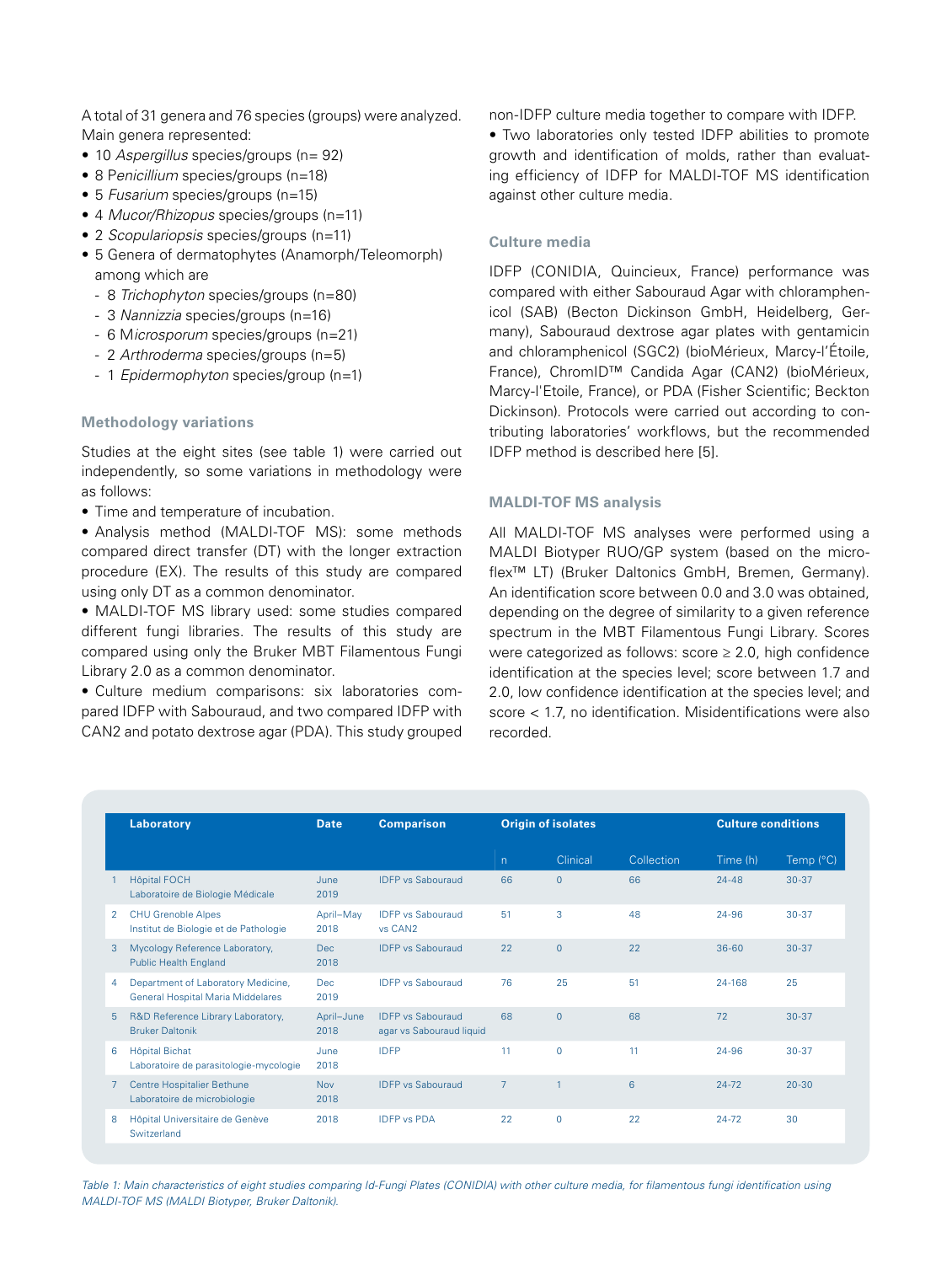### **Results**

MALDI-TOF MS identification scores were obtained from each laboratory and totaled for each fungi genus. Scores were then calculated as a percentage of the total number of samples measured from those genera, for IDFP and other media. IDFP outperformed other media for all genera, with the most significant improvement in identification seen for *Aspergillus* spp., where a score of ≥ 2.0 was shown in around 80% of samples for IDFP compared with around 33% for other media.

Additionally, only 2% of samples returned 'no identification' scores for IDFP, whereas other media resulted in 51% 'no identification' results (Figure 1A).

A similar trend was seen for *Fusarium* spp., with IDFP resulting in more reliable identification ( $\geq$  2.0) at the species level for IDFP (47%) compared with other media (33%), and fewer 'no identification' results for IDFP (27%) compared with other media (47%) (Figure 1C).



*Figure 1: MALDI-TOF MS identification (ID) scores (%) comparing ID-Fungi Plates (IDFP) and other media for (A) Aspergillus <i>spp. (B)* Penicillium *spp. (C)* Fusarium *spp. (D) Dermatophytes (E) all genera.*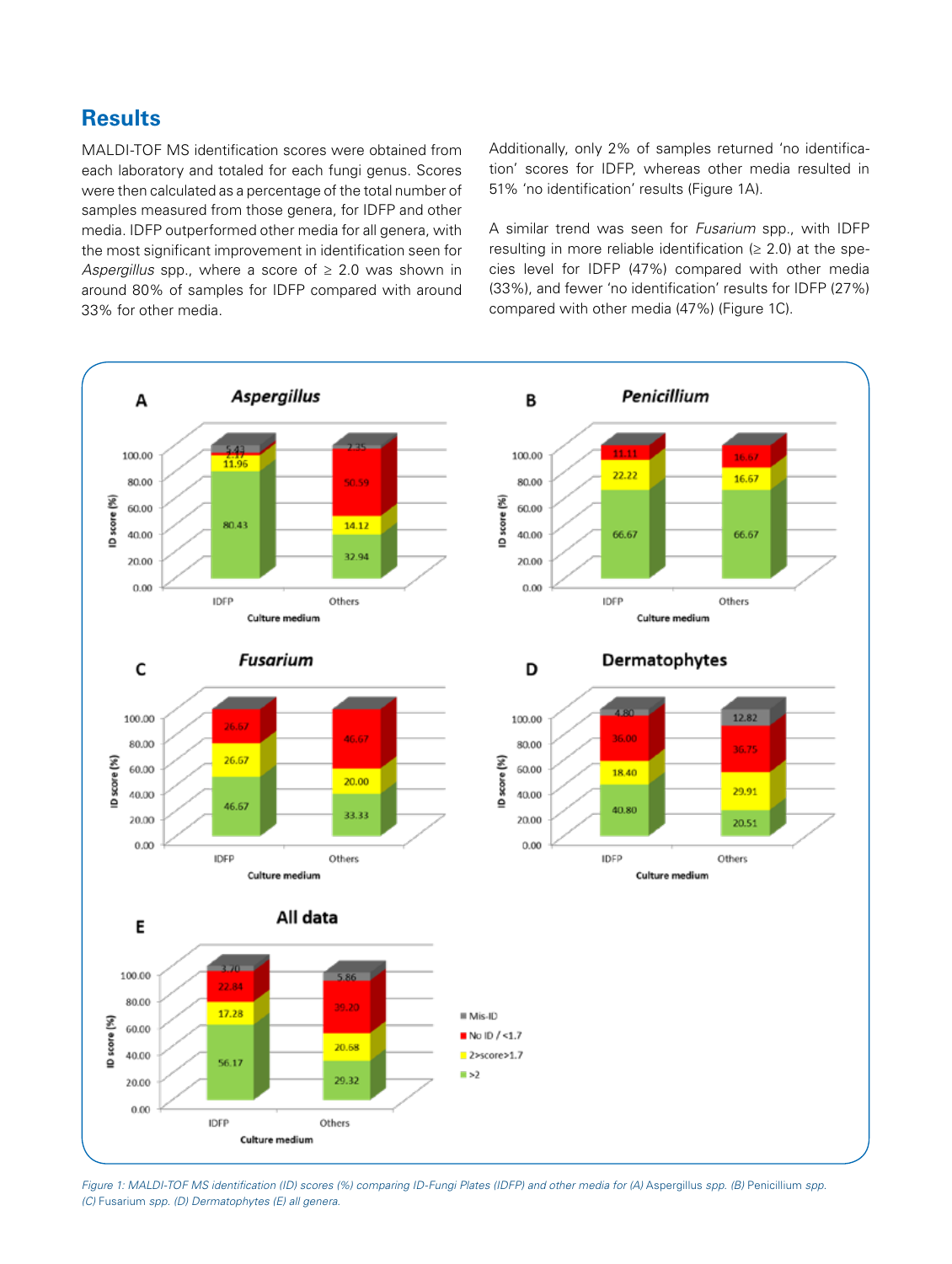Dermatophyte identification using IDFP showed a similar rate of 'no identification' results compared with other media, but a reduced incidence of misidentification (4.8%) compared with other media (12.8%) and a higher proportion of scores above 2.0 (40.8% vs 20.1%) (Figure 1D). MALDI-TOF MS identification scores for *Penicillium* spp. showed the least difference between IDFP and other culture media, with equivalent identification scores  $\geq 2.0$ , a higher proportion of scores between 1.7 and 2.0 for IDFP (22.2%) compared with other media (16.7%), and IDFP providing slightly fewer 'no identification' results (11.1%) than other media (16.7%) (Figure 1D). The total data for all genera and species indicates that, compared with other media, IDFP provides an improved identification for both dermatophyte and non-dermatophyte filamentous fungi (Figure 1E).

Due to the retrospective nature of the study, full alignment of protocols across the eight study sites was not possible, but would have likely provided more reliable and consistent results. For example, the total number of *Aspergillus* spp. (92 IDFP and 85 other media) and dermatophyte (125 IDFP and 117 other media) isolates were considerably greater than the number of *Penicillium* spp. (18) and *Fusarium* spp. (15) isolates. Additionally, not all laboratories compared IDFP to the same media.

One site that compared IDFP to both SAB and CAN2 reported that the difference in identification score was less obvious when IDFP was compared to CAN2 than to SAB [3].

While the results of this study could be improved by aligning protocols across the eight contributing laboratories, the overall result from 324 samples shows a considerable increase in reliable MALDI-TOF MS identification scores, and a decrease in 'no identifications' and misidentifications. This aligns with other studies reporting an improvement in correct identification using IDFP [6].

### **Conclusion**

In comparison with traditional culture media, IDFP show an increase in reliable correct identification scores for *Aspergillus* spp., *Fusarium* spp. and dermatophyte fungi. MALDI-TOF MS reference libraries are continuously updated to reflect emerging pathogens. With more species being added to libraries such as the MBT Filamentous Fungi Library, reliability of identifications will continue to improve.

Clinical microbiology research laboratories are benefitting from the time savings associated with IDFP. Long incubation of fungi plates and laborious harvesting is no longer necessary, significantly shortening the identification workflow. Laboratories that previously relied on lengthy cultivation methods or could not support filamentous fungi identification altogether can now run these tests alongside their routine MALDI-TOF MS bacteria identification and obtain accurate, fast results, that could provide insight into current and emerging pathogens causing IFD.

### **About Conidia**

CONIDIA company, established in 2005 by Sébastien Vacher, PhD, is an independent consulting laboratory with a specialty in the field of yeasts and molds. CONIDIA scientific teams develop specific approaches to provide dedicated solutions in many application areas, focusing on innovative R&D protocols with dedicated laboratory equipment and specific knowledge in microbiology.

### **About Bruker Corporation**

Bruker is enabling scientists to make breakthrough discoveries and develop new applications that improve the quality of human life. Bruker's high-performance scientific instruments and high-value analytical and diagnostic solutions enable scientists to explore life and materials at molecular, cellular and microscopic levels. In close cooperation with our customers, Bruker is enabling innovation, improved productivity and customer success in life science molecular research, in applied and pharma applications, in microscopy and nanoanalysis, and in industrial applications, as well as in cell biology, preclinical imaging, clinical phenomics and proteomics research and clinical microbiology.

For more information, please visit: www.bruker.com